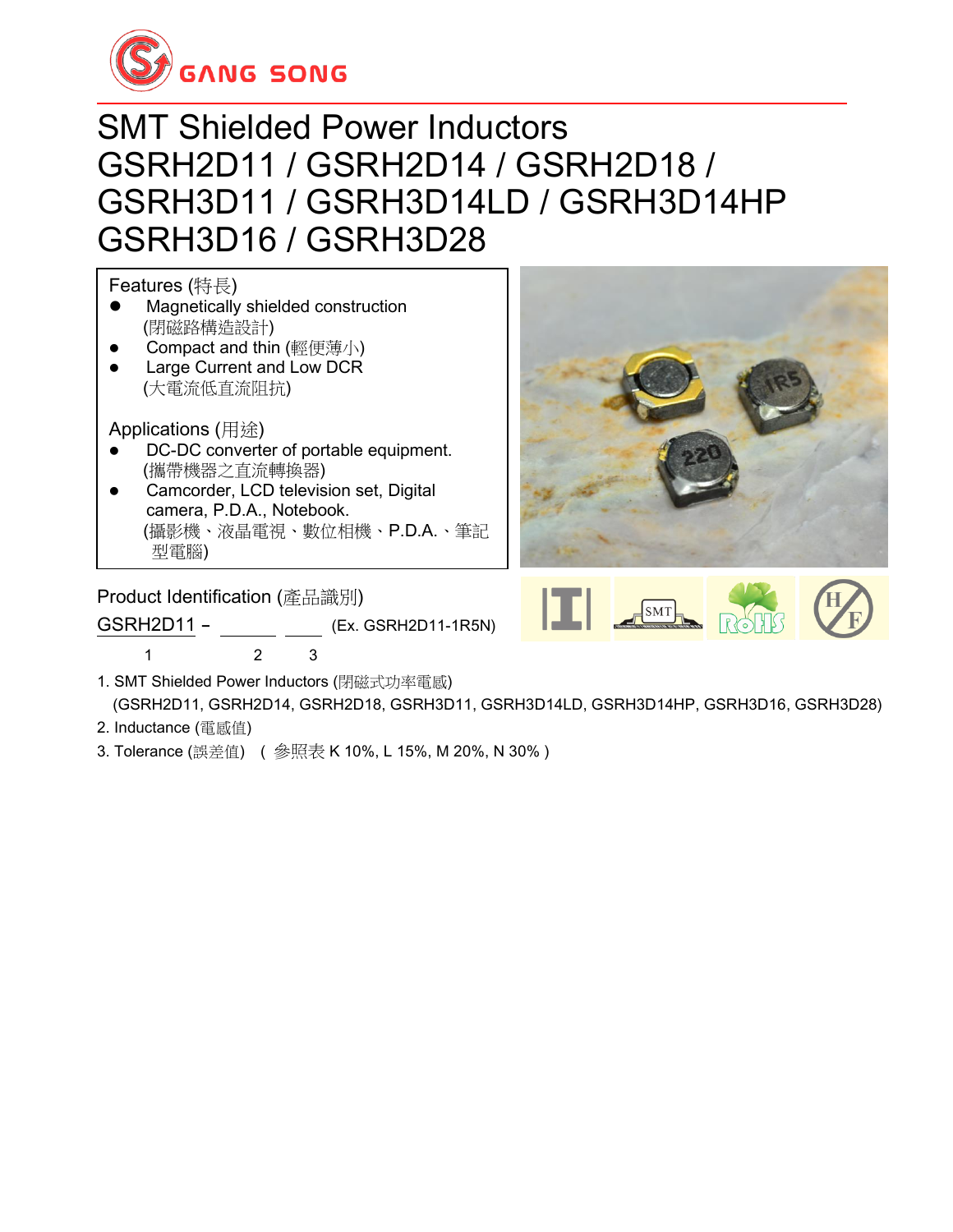

## SMT Shielded Power Inductors GSRH2D11 / GSRH2D14 / GSRH2D18 / GSRH3D11 / GSRH3D14LD / GSRH3D14HP GSRH3D16 / GSRH3D28

Configurations & Dimensions (結構圖及規格尺寸)

#### GSRH2D11 / GSRH2D14 / GSRH2D18 / GSRH3D11 / GSRH3D14LD / GSRH3D14HP / GSRH3D28



Land Pattern



GSRH3D16



Unit In mm

| Type       | Α     | B     | С     | D     |        |     | G   | Н   |     |
|------------|-------|-------|-------|-------|--------|-----|-----|-----|-----|
| (型式)       | (max) | (max) | (max) | (max) | (Ref.) |     |     |     |     |
| GSRH2D11   | 3.2   | 3.2   | 1.30  | 4.3   | 1.0    | 3.1 | 3.4 | 1.1 | 1.2 |
| GSRH2D14   | 3.2   | 3.2   | 1.55  | 4.3   | 1.0    | 3.1 | 3.4 | 1.1 | 1.2 |
| GSRH2D18   | 3.2   | 3.2   | 2.00  | 4.3   | 1.0    | 3.1 | 3.4 | 1.1 | 1.2 |
| GSRH3D11   | 4.0   | 4.0   | 1.2   | 5.2   | 1.2    | 3.7 | 4.3 | 1.7 | 1.0 |
| GSRH3D14LD | 4.0   | 4.0   | 1.5   | 5.2   | 1.2    | 3.7 | 4.3 | 1.7 | 1.0 |
| GSRH3D14HP | 4.0   | 4.0   | 1.5   | 5.2   | 1.2    | 3.7 | 4.3 | 1.7 | 1.0 |
| GSRH3D16   | 4.0   | 4.0   | 1.8   | 5.2   | 1.2    | 3.7 | 4.3 | 1.7 | 1.0 |
| GSRH3D28   | 4.0   | 4.0   | 3.0   | 5.2   | 1.2    | 3.7 | 4.3 | 1.7 | 1.0 |

Design as Customer's Requested Specifications. (可依客戶特殊需求設計)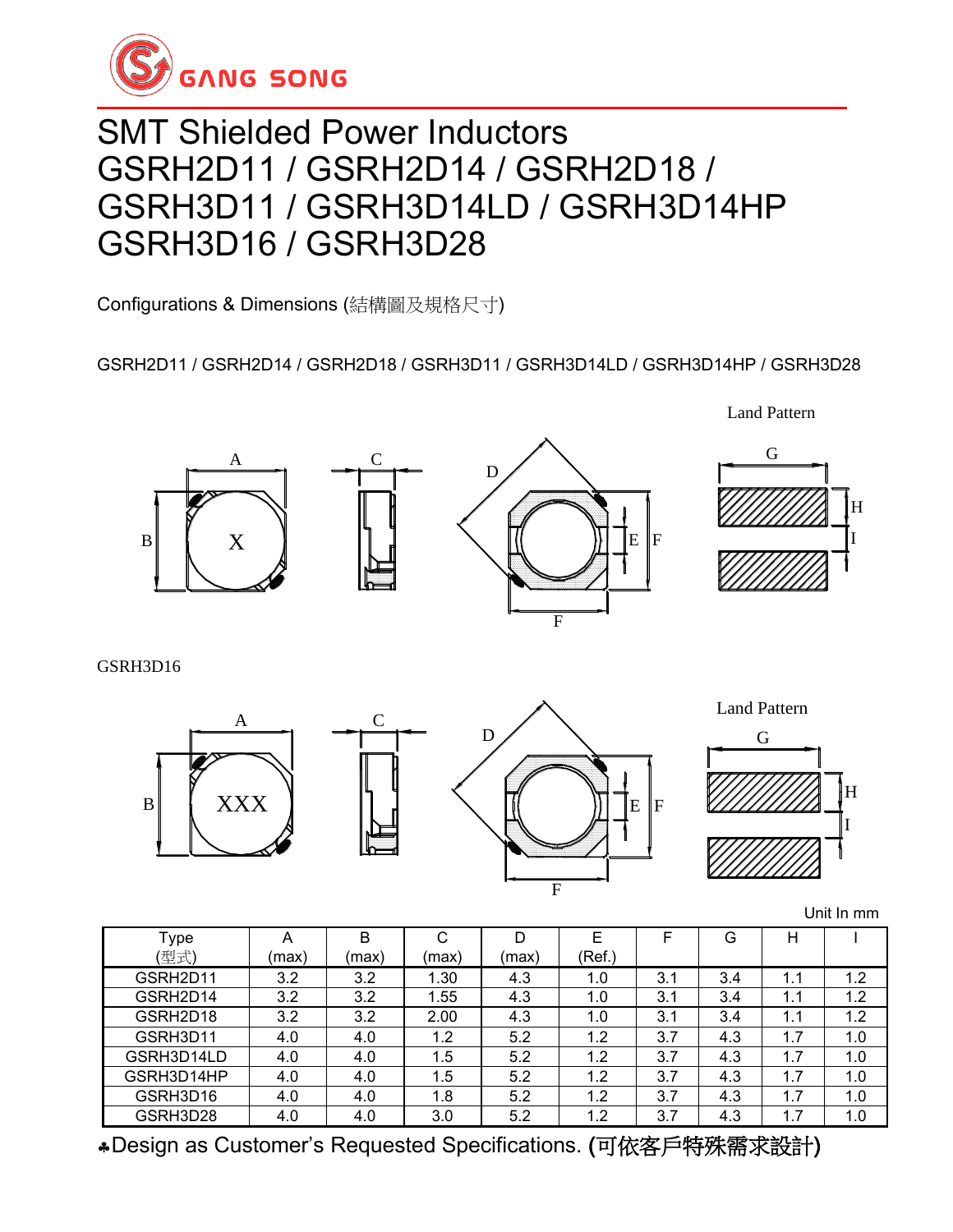

## SMT Shielded Power Inductors GSRH2D11

Electrical Characteristics for GSRH2D11 Series [GSRH2D11 系列電子特性規格]

| <b>Part Number</b>     | <b>MARK</b> | Inductance         | Test Freq. | $DCR(\Omega)$ | Isat(A)      | Irms(A)  |
|------------------------|-------------|--------------------|------------|---------------|--------------|----------|
|                        |             | $(\mu H)$          | (KHz)      | (max)         | (max)        | (max)    |
| 號<br>料<br>品<br>產       | 捺印          | 值<br>感<br>雷<br>(L) | 測試頻率       | 流阻抗<br>直      | 電流<br>格<br>定 | 昇電流<br>溫 |
| GSRH2D11 - 1R5N        | B           | 1.50               | 100        | 0.068         | 0.90         | 1.48     |
| <b>GSRH2D11 - 2R2N</b> | D           | 2.20               | 100        | 0.098         | 0.78         | 1.27     |
| GSRH2D11 - 3R3N        | F           | 3.30               | 100        | 0.123         | 0.60         | 1.02     |
| <b>GSRH2D11 - 4R7N</b> | н           | 4.70               | 100        | 0.170         | 0.50         | 0.88     |
| GSRH2D11 - 6R8N        |             | 6.80               | 100        | 0.260         | 0.44         | 0.80     |
| GSRH2D11 - 100N        |             | 10.00              | 100        | 0.400         | 0.35         | 0.65     |

※Test Freq. : 100KHz / 0.1V.

※Operating Temp.:  $-40^{\circ}$ C ~  $+125^{\circ}$ C

※Inductance drop = 35% typ. at Isat.

※Δ T=40℃ rise at Irms.

※Storage Temperature&Humidity : ≦ 40℃ & 70% RH maximum

## GSRH2D14

Electrical Characteristics for GSRH2D14 Series [GSRH2D14 系列電子特性規格]

| <b>Part Number</b> | <b>MARK</b> | Inductance     | Test Freq. | $DCR(\Omega)$ | Isat(A)  | $\mathsf{lrms}(\mathsf{A})$ |
|--------------------|-------------|----------------|------------|---------------|----------|-----------------------------|
|                    |             | $(\mu H)$      | (KHz)      | (max)         | (max)    | (max)                       |
| 號<br>料<br>產<br>品   | 捺印          | 感值<br>雷<br>(L) | 測試頻率       | 直流阻抗          | 定格電<br>流 | 溫<br>昇電流                    |
| GSRH2D14 - 1R5N    | В           | 1.50           | 100        | 0.063         | 1.800    | 2.00                        |
| GSRH2D14 - 1R8N    | C           | 1.80           | 100        | 0.075         | 1.650    | 1.80                        |
| GSRH2D14 - 2R2N    | D           | 2.20           | 100        | 0.094         | 1.500    | 1.60                        |
| GSRH2D14 - 2R7N    | E           | 2.70           | 100        | 0.106         | 1.350    | 1.40                        |
| GSRH2D14 - 3R3N    | F           | 3.30           | 100        | 0.125         | 1.200    | 1.24                        |
| GSRH2D14 - 3R9N    | G           | 3.90           | 100        | 0.138         | 1.100    | 1.12                        |
| GSRH2D14 - 4R7N    | Н           | 4.70           | 100        | 0.169         | 1.000    | 1.00                        |
| GSRH2D14 - 5R6N    | L           | 5.60           | 100        | 0.188         | 0.945    | 0.98                        |
| GSRH2D14 - 6R8N    | J           | 6.80           | 100        | 0.213         | 0.850    | 0.92                        |
| GSRH2D14 - 8R2N    | K           | 8.20           | 100        | 0.281         | 0.800    | 0.80                        |
| GSRH2D14 - 100N    |             | 10.00          | 100        | 0.294         | 0.700    | 0.76                        |
| GSRH2D14 - 120N    | M           | 12.00          | 100        | 0.394         | 0.620    | 0.64                        |

※Test Freq. : 100KHz / 0.1V. ※Operating Temp.:  $-40^{\circ}$ C ~  $+125^{\circ}$ C

※Inductance drop = 35% typ. at Isat.

※Δ T=40℃ rise at Irms.

※Storage Temperature&Humidity : ≦ 40℃ & 70% RH maximum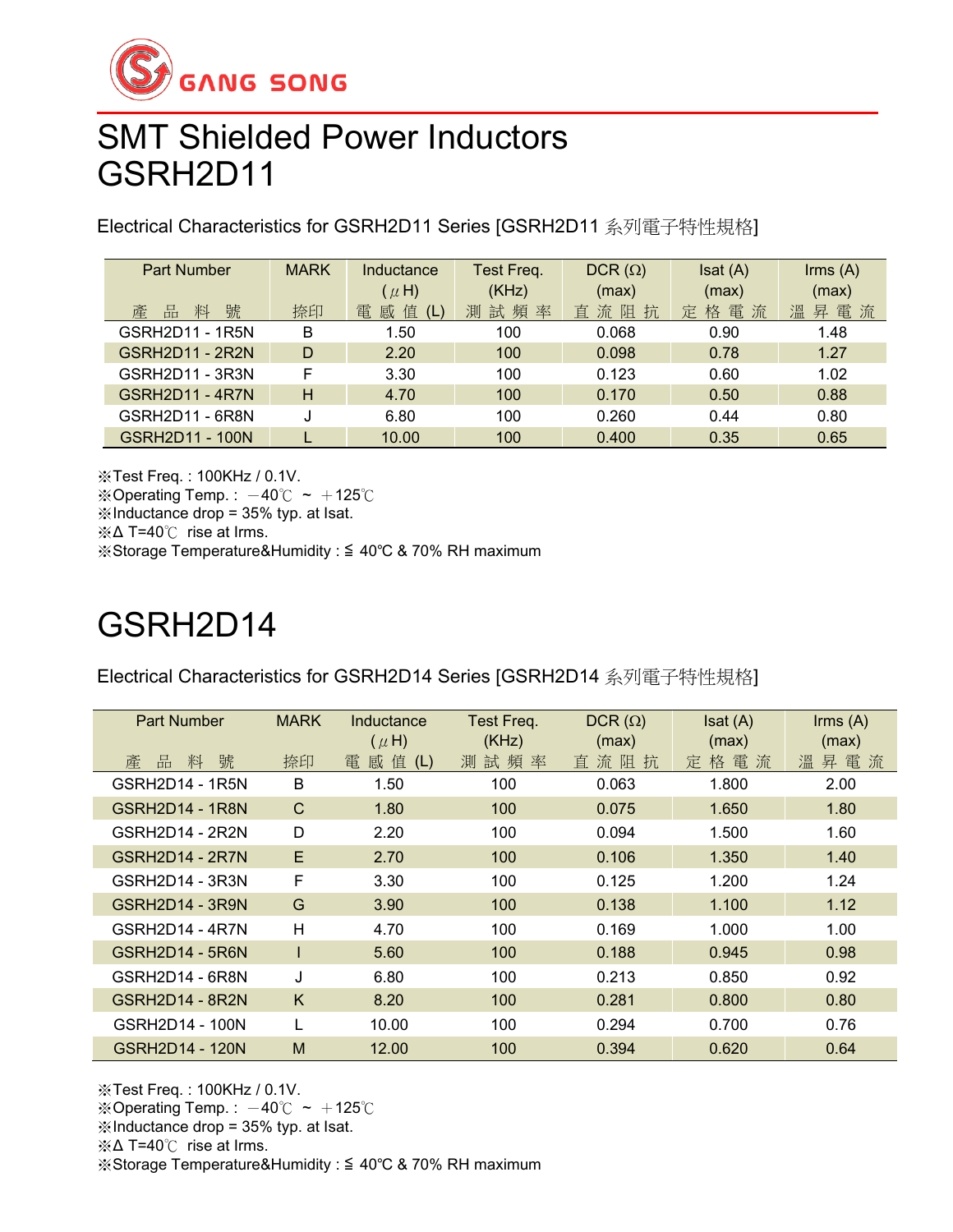

## SMT Shielded Power Inductors GSRH2D18

Electrical Characteristics for GSRH2D18 Series [GSRH2D18 系列電子特性規格]

| <b>Part Number</b> | <b>MARK</b> | Inductance         | Test Freq. | DCR $(\Omega)$ | IDC(A)   |
|--------------------|-------------|--------------------|------------|----------------|----------|
|                    |             | $(\mu H)$          | (KHz)      | (max)          | (max)    |
| 號<br>料<br>產<br>品   | 捺印          | 感<br>值<br>電<br>(L) | 測試頻率       | 直流阻<br>抗       | 格電流<br>定 |
| GSRH2D18 - 2R2N    | С           | 2.20               | 100        | 0.043          | 0.85     |
| $GSRH2D18 - 3R3N$  | D           | 3.30               | 100        | 0.060          | 0.77     |
| $GSRH2D18 - 4R7N$  | F           | 4.70               | 100        | 0.081          | 0.63     |
| GSRH2D18 - 6R8N    |             | 6.80               | 100        | 0.108          | 0.57     |
| GSRH2D18 - 100N    | K           | 10.00              | 100        | 0.201          | 0.45     |
| GSRH2D18 - 150N    | M           | 15.00              | 100        | 0.227          | 0.35     |
| GSRH2D18 - 220N    | O           | 22.00              | 100        | 0.331          | 0.30     |
| GSRH2D18 - 330N    | Q           | 33.00              | 100        | 0.481          | 0.23     |

※Test Freq. : 100KHz / 0.1V.

※Operating Temp.:  $-40^{\circ}$ C ~  $+125^{\circ}$ C

※Inductance drop = 35% typ. at IDC.

※Storage Temperature&Humidity : ≦ 40℃ & 70% RH maximum

## GSRH3D11

Electrical Characteristics for GSRH3D11 Series [GSRH3D11 系列電子特性規格]

| <b>Part Number</b>     | <b>MARK</b> | Inductance         | Test Freq. | DCR $(\Omega)$ | Isat(A)      | $\mathsf{lrms}(\mathsf{A})$ |
|------------------------|-------------|--------------------|------------|----------------|--------------|-----------------------------|
|                        |             | $(\mu H)$          | (KHz)      | (max)          | (max)        | (max)                       |
| 號<br>料<br>產<br>品       | 捺印          | 感<br>值<br>竃<br>(L) | 測<br>試頻率   | 直流阻<br>抗       | 格電<br>流<br>定 | 溫<br>昇電流                    |
| GSRH3D11 - 2R7N        | U           | 2.70               | 100        | 0.078          | 0.53         | 1.82                        |
| <b>GSRH3D11 - 4R7N</b> | E.          | 4.70               | 100        | 0.123          | 0.40         | 1.38                        |
| GSRH3D11 - 6R8N        | F           | 6.80               | 100        | 0.180          | 0.34         | 1.05                        |
| <b>GSRH3D11 - 8R2N</b> | $\vee$      | 8.20               | 100        | 0.204          | 0.32         | 0.95                        |
| GSRH3D11 - 100M        | G           | 10.00              | 100        | 0.240          | 0.28         | 0.90                        |
| GSRH3D11 - 120M        | H           | 12.00              | 100        | 0.276          | 0.25         | 0.81                        |
| GSRH3D11 - 150M        |             | 15.00              | 100        | 0.372          | 0.23         | 0.68                        |
| GSRH3D11 - 180M        | J           | 18.00              | 100        | 0.468          | 0.21         | 0.58                        |
| GSRH3D11 - 220M        | K           | 22.00              | 100        | 0.540          | 0.19         | 0.53                        |
| GSRH3D11 - 270M        |             | 27.00              | 100        | 0.726          | 0.17         | 0.48                        |
| GSRH3D11 - 330M        | M           | 33.00              | 100        | 0.822          | 0.15         | 0.41                        |
| GSRH3D11 - 390M        | N           | 39.00              | 100        | 0.942          | 0.14         | 0.40                        |

※Test Freq. : 100KHz / 0.1V.

※Operating Temp.:  $-40^{\circ}$ C ~  $+125^{\circ}$ C

※Inductance drop = 35% typ. at Isat.

※Δ T=40℃ rise at Irms.

※Storage Temperature&Humidity : ≦ 40℃ & 70% RH maximum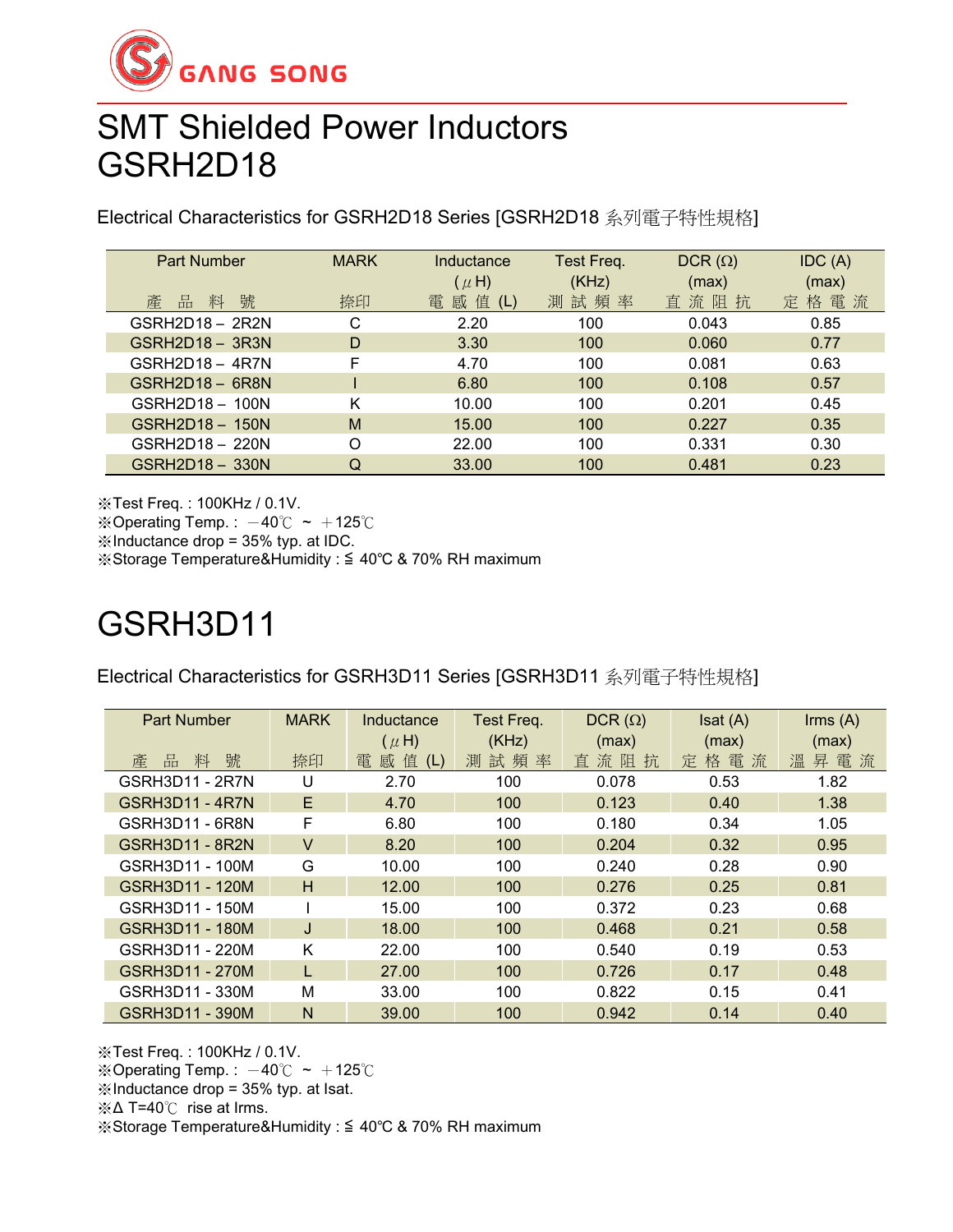

## SMT Shielded Power Inductors GSRH3D14LD

Electrical Characteristics for GSRH3D14LD Series [GSRH3D14LD 系列電子特性規格]

| <b>Part Number</b>       | <b>MARK</b> | Inductance | Test Freq. | $DCR(\Omega)$ | Isat(A) | $\mathsf{lrms}\ (\mathsf{A})$ |
|--------------------------|-------------|------------|------------|---------------|---------|-------------------------------|
|                          |             | $(\mu H)$  | (KHz)      | (max)         | (max)   | (max)                         |
| 號<br>品<br>料<br>產         | 捺印          | 電 感 值 (L)  | 測試頻率       | 直流阻抗          | 定格電流    | 昇電流<br>溫                      |
| GSRH3D14LD - 1R2N        | LA          | 1.20       | 100        | 0.038         | 1.500   | 2.70                          |
| GSRH3D14LD - 1R5N        | LB          | 1.50       | 100        | 0.048         | 1.350   | 2.40                          |
| GSRH3D14LD - 2R2N        | LC          | 2.20       | 100        | 0.055         | 1.150   | 2.20                          |
| GSRH3D14LD - 2R7N        | <b>LD</b>   | 2.70       | 100        | 0.068         | 1.050   | 1.90                          |
| GSRH3D14LD - 3R3N        | LE          | 3.30       | 100        | 0.077         | 0.950   | 1.60                          |
| GSRH3D14LD - 3R9N        | LF.         | 3.90       | 100        | 0.096         | 0.800   | 1.50                          |
| GSRH3D14LD - 4R7N        | LG          | 4.70       | 100        | 0.105         | 0.750   | 1.45                          |
| GSRH3D14LD - 5R6N        | <b>LH</b>   | 5.60       | 100        | 0.159         | 0.700   | 1.10                          |
| GSRH3D14LD - 6R8N        | L I         | 6.80       | 100        | 0.173         | 0.600   | 1.05                          |
| GSRH3D14LD - 8R2N        | LJ          | 8.20       | 100        | 0.175         | 0.520   | 1.00                          |
| GSRH3D14LD - 100M        | LK          | 10.00      | 100        | 0.220         | 0.500   | 1.00                          |
| <b>GSRH3D14LD - 120M</b> | LL          | 12.00      | 100        | 0.270         | 0.450   | 0.80                          |
| GSRH3D14LD - 150M        | LM          | 15.00      | 100        | 0.302         | 0.400   | 0.75                          |
| <b>GSRH3D14LD - 220M</b> | LO          | 22.00      | 100        | 0.447         | 0.350   | 0.60                          |
| GSRH3D14LD - 330M        | LQ          | 33.00      | 100        | 0.848         | 0.300   | 0.40                          |
| GSRH3D14LD - 470M        | <b>LS</b>   | 47.00      | 100        | 1.080         | 0.250   | 0.35                          |

※Test Freq. : 100KHz / 0.1V. ※Operating Temp.:  $-40^{\circ}$ C ~  $+125^{\circ}$ C ※Inductance drop = 35% typ. at Isat. ※Δ T=40℃ rise at Irms. ※Storage Temperature&Humidity : ≦ 40℃ & 70% RH maximum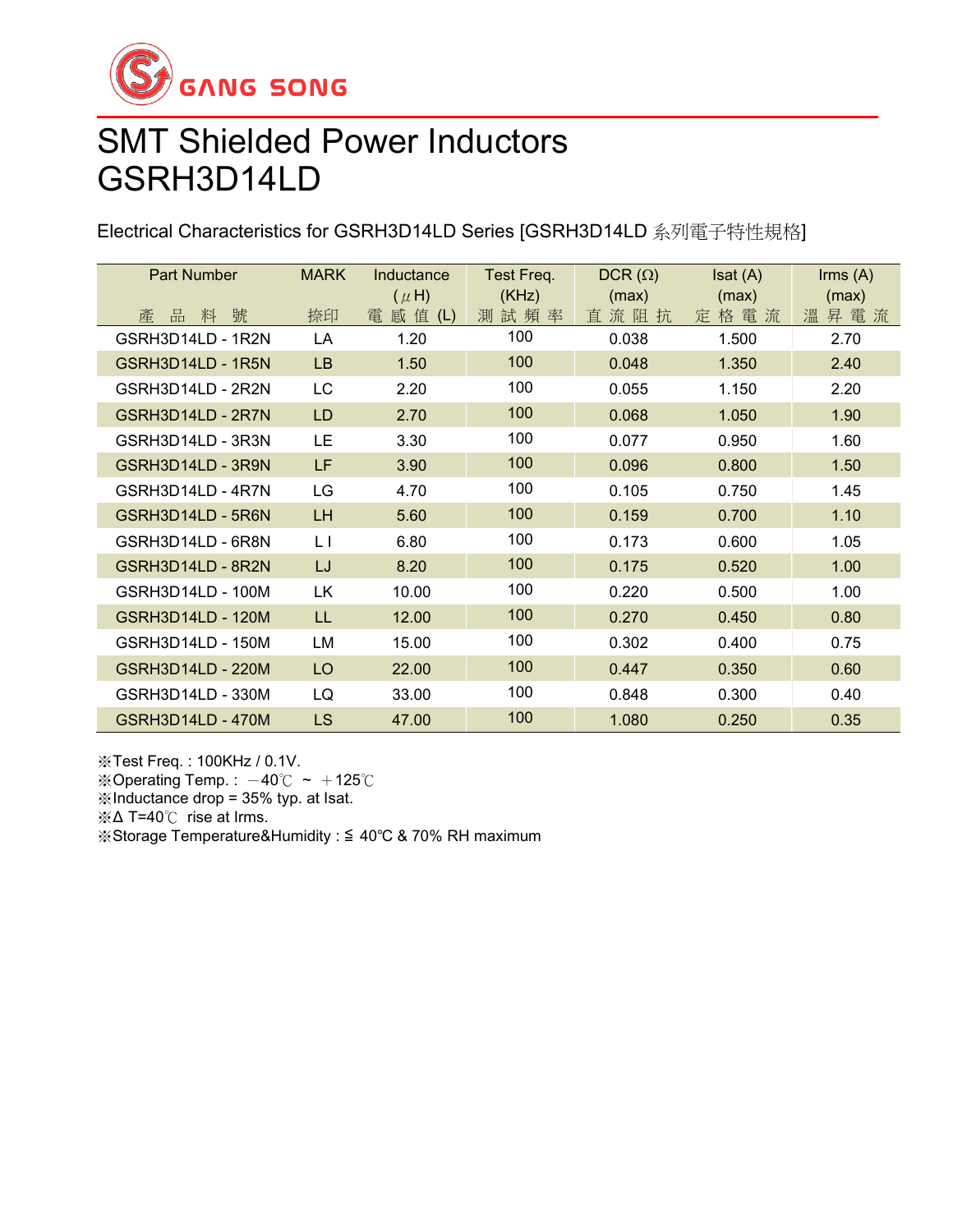

#### SMT Shielded Power Inductors GSRH3D14HP

Electrical Characteristics for GSRH3D14HP Series [GSRH3D14HP 系列電子特性規格]

| <b>Part Number</b> | <b>MARK</b> | Inductance<br>$(\mu H)$ | Test Freq.<br>(KHz) | $DCR(\Omega)$<br>(max) | Isat(A)<br>(max) | $\mathsf{lrms}(\mathsf{A})$<br>(max) |
|--------------------|-------------|-------------------------|---------------------|------------------------|------------------|--------------------------------------|
| 產<br>號<br>品<br>料   | 捺印          | 值<br>雷<br>感<br>(L)      | 測試頻率                | 直流阻抗                   | 定格電流             | 昇電流<br>溫                             |
| GSRH3D14HP - 1R5N  | HB          | 1.5                     | 100                 | 0.076                  | 2.60             | 1.85                                 |
| GSRH3D14HP - 2R4N  | HC.         | 2.4                     | 100                 | 0.129                  | 2.00             | 1.32                                 |
| GSRH3D14HP - 3R2N  | HE          | 3.2                     | 100                 | 0.139                  | 1.80             | 1.25                                 |
| GSRH3D14HP - 4R7N  | HG          | 4.7                     | 100                 | 0.214                  | 1.45             | 1.04                                 |
| GSRH3D14HP - 6R8N  | HН          | 6.8                     | 100                 | 0.290                  | 1.20             | 0.84                                 |
| GSRH3D14HP - 100M  | HJ          | 10.0                    | 100                 | 0.440                  | 1.00             | 0.67                                 |
| GSRH3D14HP - 150M  | HL          | 15.0                    | 100                 | 0.650                  | 0.80             | 0.50                                 |
| GSRH3D14HP - 220M  | HN          | 22.0                    | 100                 | 0.830                  | 0.65             | 0.48                                 |

※Test Freq. : 100KHz / 0.1V. ※Operating Temp.:  $-40^{\circ}$ C ~  $+125^{\circ}$ C ※Inductance drop = 35% typ. at Isat. ※Δ T=40℃ rise at Irms. ※Storage Temperature&Humidity : ≦ 40℃ & 70% RH maximum

# GSRH3D16

Electrical Characteristics for GSRH3D16 Series [GSRH3D16 系列電子特性規格]

| <b>Part Number</b>     | <b>MARK</b>     | Inductance<br>$(\mu H)$ | Test Freq.<br>(KHz) | $DCR(\Omega)$<br>(max) | IDC(A)<br>(max) |
|------------------------|-----------------|-------------------------|---------------------|------------------------|-----------------|
| 號<br>料<br>產<br>品       | 捺印              | 雷<br>感值<br>(L)          | 測試頻率                | 直流阻<br>抗               | 定格電流            |
| GSRH3D16 - 1R5N        | 1R <sub>5</sub> | 1.50                    | 100                 | 0.052                  | 1.55            |
| <b>GSRH3D16 - 2R2N</b> | 2R <sub>2</sub> | 2.20                    | 100                 | 0.072                  | 1.20            |
| GSRH3D16 - 3R3N        | 3R3             | 3.30                    | 100                 | 0.085                  | 1.10            |
| $GSRH3D16 - 4R7N$      | 4R7             | 4.70                    | 100                 | 0.105                  | 0.90            |
| GSRH3D16 - 6R8N        | 6R <sub>8</sub> | 6.80                    | 100                 | 0.170                  | 0.73            |
| GSRH3D16 - 100N        | 100             | 10.00                   | 100                 | 0.210                  | 0.55            |
| GSRH3D16 - 150N        | 150             | 15.00                   | 100                 | 0.295                  | 0.45            |
| GSRH3D16 - 220N        | 220             | 22.00                   | 100                 | 0.430                  | 0.40            |
| GSRH3D16 - 330N        | 330             | 33.00                   | 100                 | 0.675                  | 0.32            |

※Test Freq. : 100KHz / 0.1V.

※Operating Temp. :  $-40^{\circ}$ C ~  $+125^{\circ}$ C

※Inductance drop = 35% typ. at IDC.

※Storage Temperature&Humidity : ≦ 40℃ & 70% RH maximum